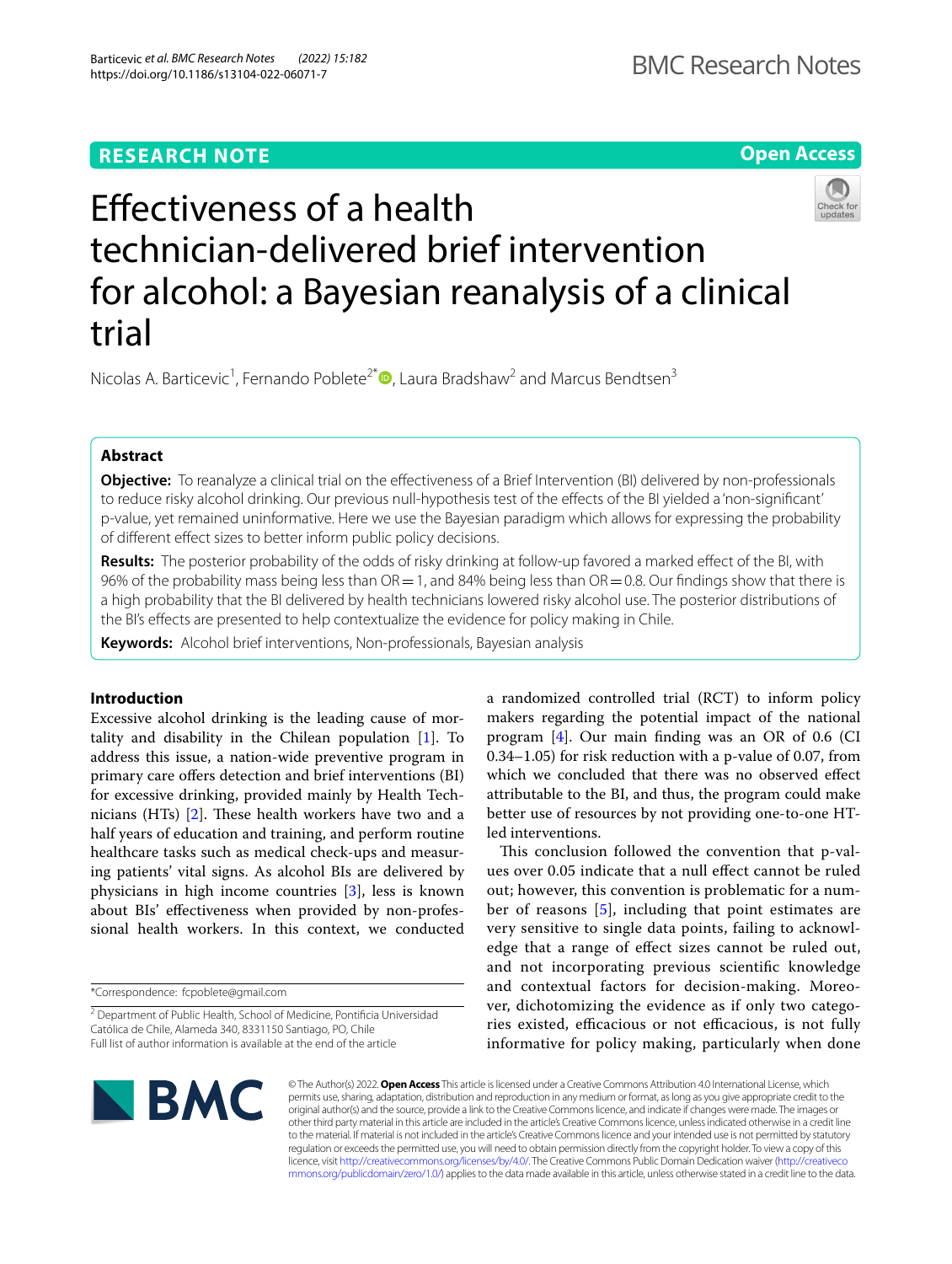based on an arbitrary cutof. On the contrary, this public health decision should rely on comprehensive criteria that incorporates a nuanced understanding of the possible efects of the brief intervention in order to justify its nation-wide implementation. In fact, the program is being implemented in Chile, so the decisions on maintaining, intensifying, or stopping the program would rather rely on the likelihood that marked efects are being obtained.

The null hypothesis test paradigm (NHTP) offers little help in answering these questions since it typically dichotomizes the evidence instead of presenting the whole picture. These difficulties in analyzing and communicating our results motivated us to redo the analyses from a Bayesian perspective. Inference in the Bayesian framework difers from the classical approach. The parameter being estimated (e.g., OR) is considered a random variable with a probability distribution. Inference starts with a "prior" distribution representing our state of knowledge about that parameter, which is then updated according to the observed data. This updated probability distribution is often called a "posterior" distribution, and it informs about the compatibility of diferent efect sizes with the observed data  $[6]$  $[6]$ . So, the values of the parameter that are more likely according to the data obtain a higher probability, and the converse as well. As a result, the Bayesian framework allows for inductive inference [\[7](#page-5-1)] by reporting the probabilities of diferent efect sizes that may be relevant for decision-making. Here we present the results of a reanalysis of data from this clinical trial using Bayesian inference.

# **Main text**

# **Methods**

## *Trial summary*

The clinical trial was conducted in five primary care facilities in the city of Santiago—Chile and compared two interventions in people with risky alcohol use (i.e., Alcohol Use Disorders Identifcation Test (AUDIT) total score

<code>AUDIT-score</code>  $\sim$  <code>Normal(mu, sigma)</code>

 $mu = \beta_1 + \beta_2 Group + \beta_3 Sex + \beta_4 Eduction(complete) + \beta_5 Eduction(superior) +$  $\beta_6$  Age +  $\beta_7$  AUDIT - score(baseline) + C Center  $\beta_{[1-7]} \sim \text{Normal}(0, 1)$  $sigma = Normal(0, 1)$  $C \sim$  Normal (0, sigma\_c) sigma\_c  $\sim$  Normal (0, 1)

between 8 and 15) [\[8](#page-5-2)]. One group received an informative pamphlet ( $n=168$ ), and the other received the same pamphlet plus a HT-delivered BI based on the contents from the pamphlet ( $n=174$ ). The BI was based on motivational interviewing according to the guidelines of the Chilean Ministry of Health [\[2](#page-4-1)].

Our outcomes were the AUDIT risk category (primary outcome), and the AUDIT-total and AUDIT-C scores (i.e., sum of items one to three), measured 6 months after enrollment. For practical reasons, the only outcome measurement was a one-year retrospective AUDIT. This minimal outcome collection allowed protocol implementation without changing much the way the program operates in the real world.

### *Previous analysis*

All analysis were conducted on participants that completed follow-up  $(n=294)$  using Chi-squared and T-tests accordingly. Then, mixed-effects regressions were used to adjust for demographic variables as fxed-efects (age, sex, and educational level) and the health center as random efects. See the main paper for a detailed description of the trial [\[4\]](#page-4-3).

#### *Current analysis*

We used Bayesian inference to estimate the same mixedefects regression models specifed in the original analysis. The alcohol risk status (i.e., primary outcome), was modeled with a Bernoulli distribution with fxed efects for all the covariates, and random intercepts for health centers. The model for the primary outcome is presented in Eq. [1](#page-1-0):

Risky drinking ~ Bernoulli(q) log 
$$
\left(\frac{q}{1-q}\right)
$$
  
=  $\beta_1 + \beta_2$  Group +  $\beta_3$  Sex +  $\beta_4$  Education  
(complete)  $(1)$   
+  $\beta_5$  Education  
(superior) +  $\beta_6$  Age + C Center  $\beta_{[1-6]}$   
~ Normal (0, 1) C ~ Normal (0,  $\sigma_c$ )  $\sigma_c$  ~ Normal (0, 1)

AUDIT-total and AUDIT-C scores (i.e., secondary outcomes), were modeled with normal distributions with fxed efects for all covariates and random intercepts for health centers. The model for the secondary outcomes is presented in Eq. [2:](#page-1-1)

<span id="page-1-1"></span><span id="page-1-0"></span>(2)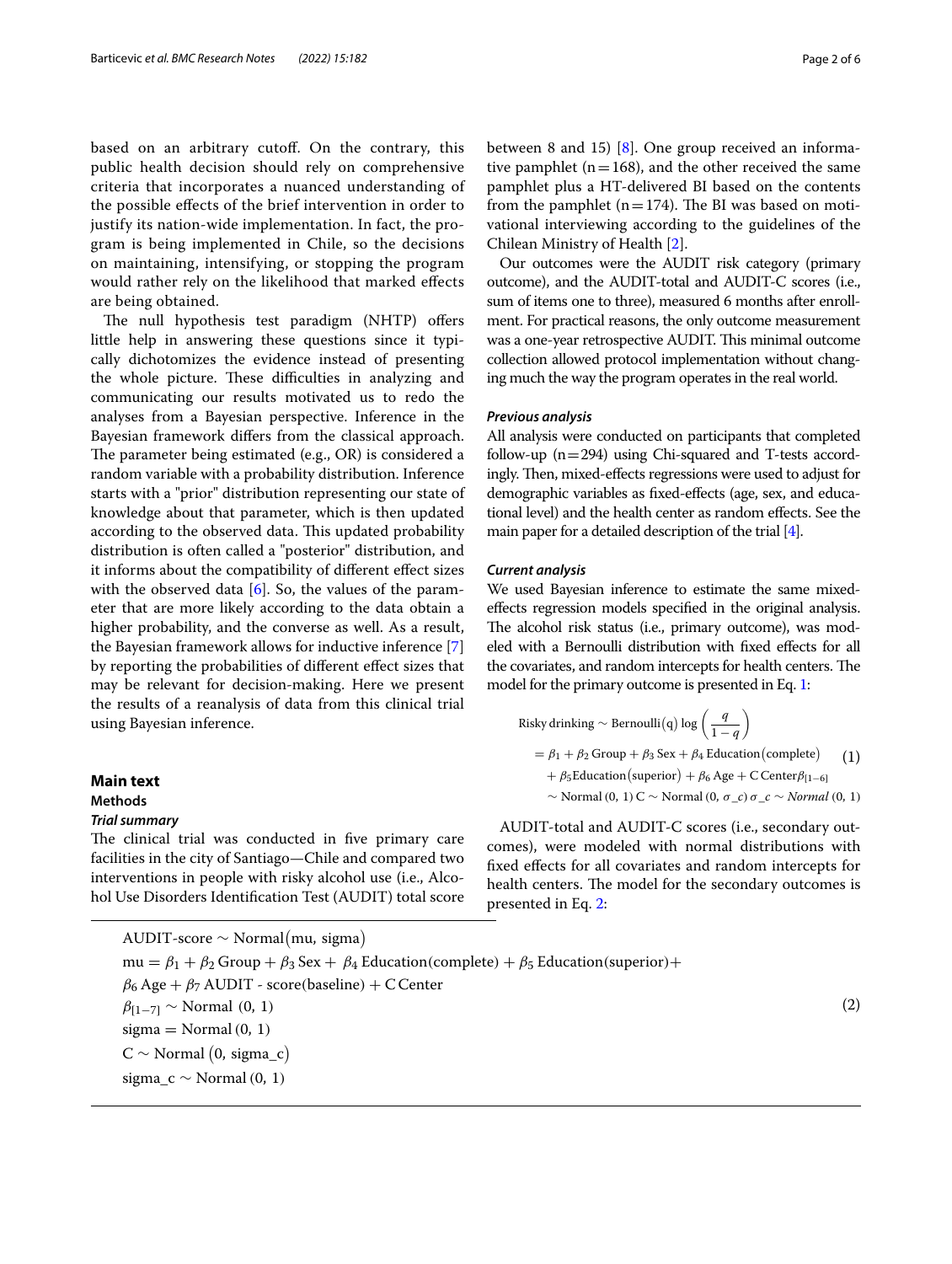

<span id="page-2-0"></span>Hamiltonian Markov chain Monte Carlo was used for Bayesian inference. For each model, 50,000 iterations were run with 25,000 warm-up iterations in four chains. The analyses were run using  $R$  with  $R$ -Stan version 2.21.0 on a Mac mini M1.

#### **Results**

The marginal posterior probability distribution for the fixed effect OR of risky drinking is shown in Fig. [1.](#page-2-0) As can be seen, a strong majority of the distribution is located to the left of the null (i.e.,  $OR=1$ ), with 96% of the probability mass being less than  $OR=1$ , and 84% being less than  $OR = 0.8$ . The mean of the distribution is located at  $OR = 0.63$ . Similarly, Fig. [2](#page-3-0) shows the marginal posterior probability distributions for the AUDIT scores, where the probability that the diference in means is less that 0 was 98% for the AUDIT-total and 97% for the AUDIT-C. The mean of these distributions is located at  $MD = 0.74$ for the AUDIT-total and at  $MD=0.4$  for the AUDIT-C. Table [1](#page-4-5) shows the posterior probabilities of diferent efect sizes for both primary and secondary outcomes.

#### **Discussion**

We used Bayesian analysis to reanalyze a clinical trial on the efectiveness of a BI to reduce risky alcohol drinking and found that there was marked evidence suggesting that the intervention reduced risky alcohol use (i.e., most of the posterior probability distribution favored the intervention). In concordance with most evidence on BIs [\[3](#page-4-2), [9](#page-5-3)], this efect was small but clear; the probability that risky drinking was less in the BI-group compared to

the pamphlet group six months post-treatment was 96%. Furthermore, the probability that the OR comparing the two groups was less than 0.8 was 84%. Our fndings support the efectiveness of this BI. In the following paragraphs we put these results in the context of our previous analysis and other factors relevant to decision-making for public policy.

First, we address an important diference with respect to scientifc inference from the original analysis and this reanalysis. Our current results show the degree to which the data from the trial support the BIs efectiveness, indicating a 96% probability of a positive efect. However, our previous analyses following a NHTP framework obtained a p-value of 0.07; that is, in a hypothetical world where there is exactly no diference between exposure to the BI or the pamphlet, the probability of observing the data from the trial was 7%. Conventionally, this means that a null efect cannot be ruled out, since only extreme observations yielding p-values less than 0.05 are regarded as strong evidence under this paradigm  $[10]$  $[10]$ . This usually implies that interventions are ruled inefective, despite the data supporting a range of efect sizes diferent from the null. Even though this way of thinking has its merits in protecting us from type 1 error, it also hinders scientifc inference when taken as the only criterion to decide if there is an important efect of the intervention. In fact, inference cannot rely only on a statistical model, as recently cautioned by the American Psychology Association [[11\]](#page-5-5).

With the Bayesian analysis conducted herein, we obtained a probability distribution over the efects of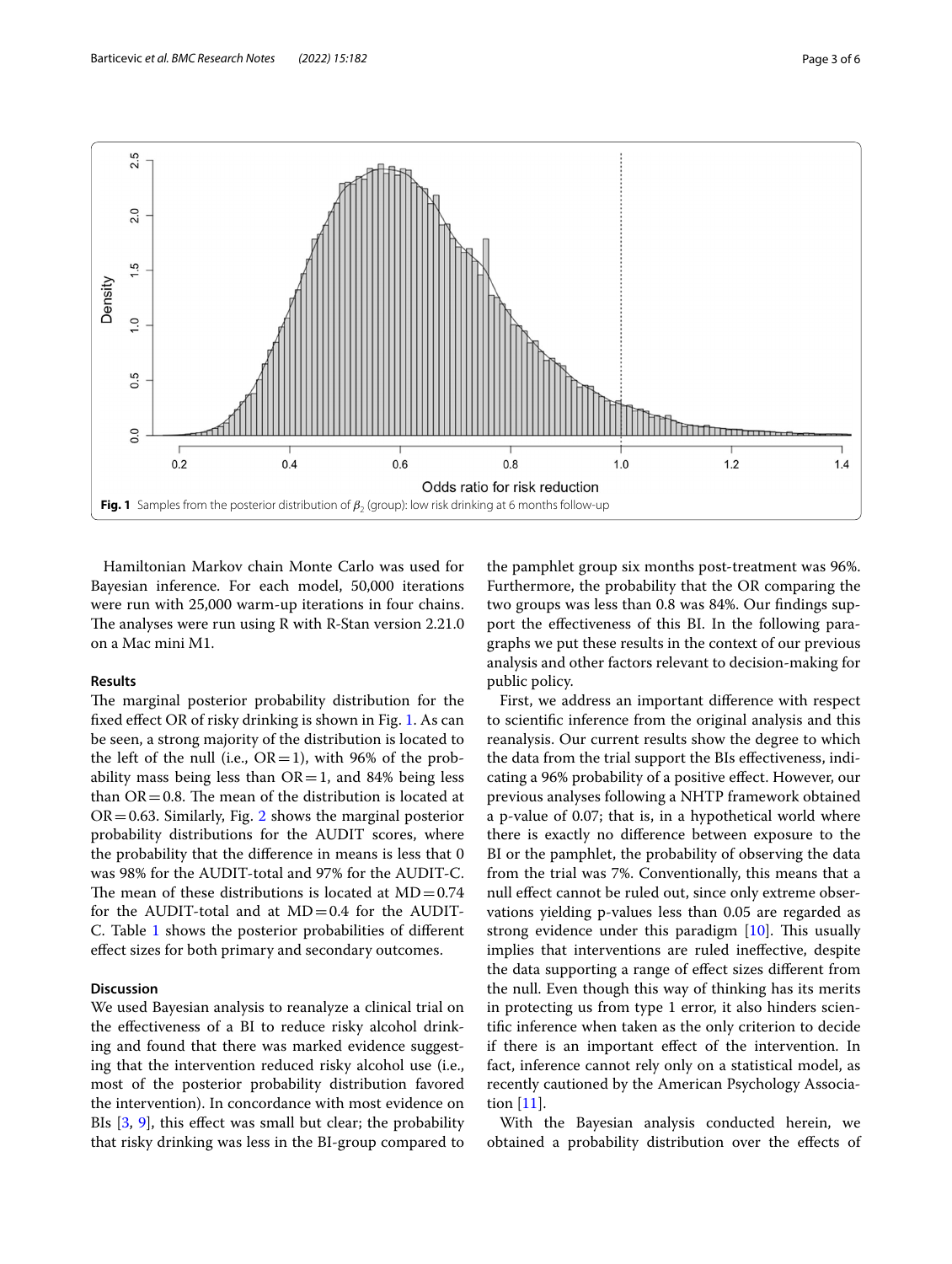

<span id="page-3-0"></span>the BI (in comparison to the pamphlet), allowing us to assess the evidence in a continuous rather than dichotomic manner. This makes it possible to interpret the results in context of existing evidence, specifc decisionmaking contexts, and other available interventions. In our models, we used normal priors centered around the null which encode a conservative view of the efects of the intervention before the data was consulted. Bayesian inference entails updating this prior assumption with the data, migrating to the posterior-probability distributions summarized in Table [1](#page-4-5) and shown in Figs. [1](#page-2-0) and [2](#page-3-0). This means that our effect estimates have been 'pulled' towards the null, reducing the risk of spurious fndings and reducing the influence of single data points  $[12]$  $[12]$ . The posterior distributions show how compatible diferent efect estimates are with the data collected in the trial, and how unlikely it is that the BI had no efect, or had the efect of increasing risky drinking (probability<4%).

Another factor for inference is some degree of inaccuracy in our measurements: as this trial was conducted in real world conditions, we refrained from using more precise but demanding instruments. In fact, we used the AUDIT with a one-year retrospective window, which is less sensitive to changes occurred during the last six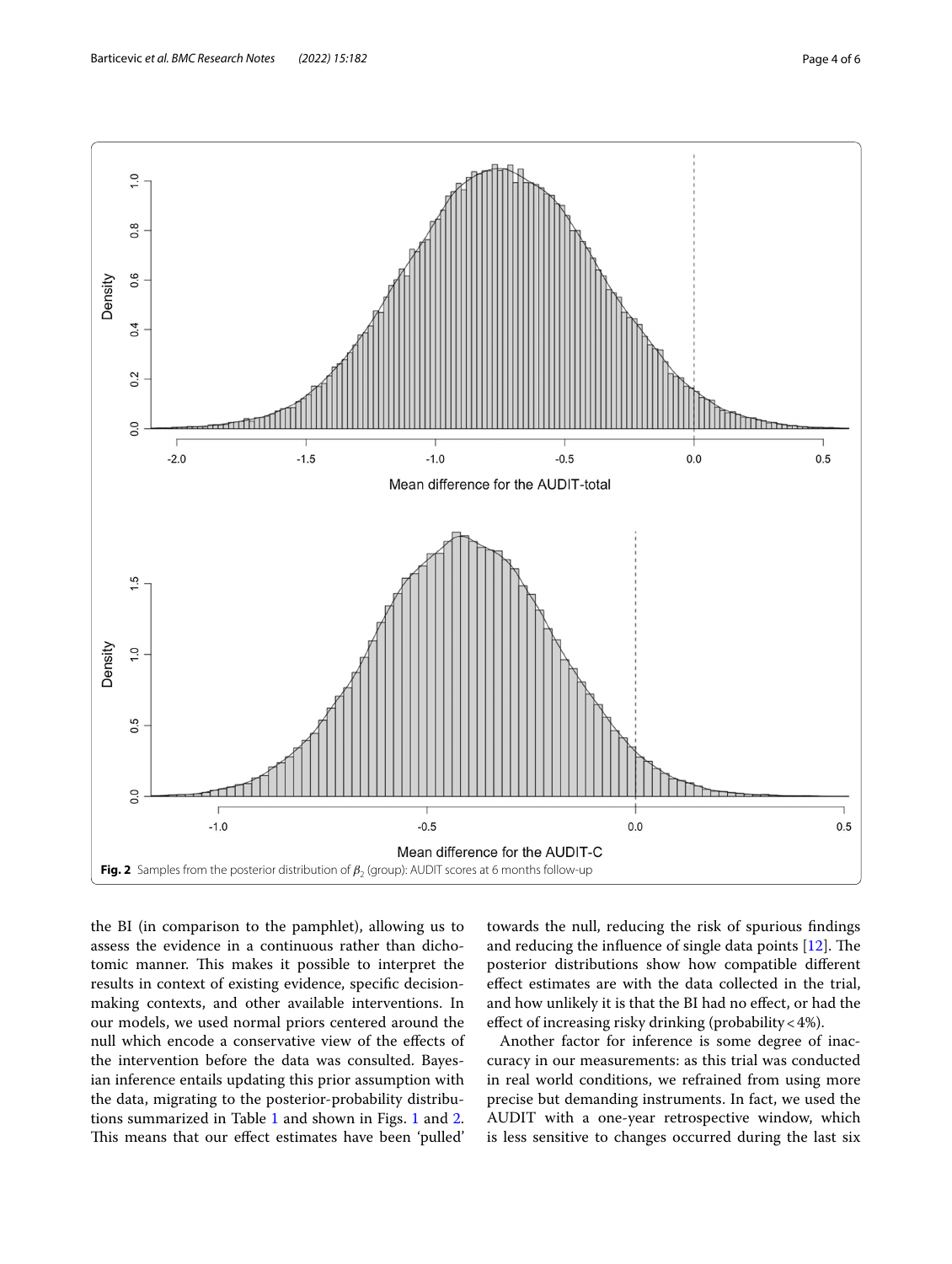<span id="page-4-5"></span>**Table 1** Cumulative probabilities of possible intervention's effects

|                                  | Posterior<br>probability <sup>a</sup> |
|----------------------------------|---------------------------------------|
| Risk reduction <sup>b</sup>      |                                       |
| $Odds-ratio < 1$                 | 0.96                                  |
| $Odds-ratio < 0.8$               | 0.84                                  |
| $Odds-ratio < 0.6$               | 0.48                                  |
| AUDIT's total score <sup>c</sup> |                                       |
| Any reduction                    | 0.98                                  |
| At least 0.5 points              | 0.74                                  |
| At least 1 point                 | 0.24                                  |
| AUDIT—C <sup>c</sup>             |                                       |
| Any reduction                    | 0.97                                  |
| At least 0.25 points             | 0.77                                  |
| At least 0.5 point               | 0.33                                  |

<sup>a</sup> Proportion of the posterior probability distribution

<sup>b</sup> Primary outcome. The proportion of participants with low risk (i.e., AUDIT-total <8), at 6 months follow-up

<sup>c</sup> Secondary outcomes. AUDIT scores at 6 months follow-up

months (i.e., the study timeframe). However, despite using a one-year retrospective questionnaire, our data strongly indicate that the intervention had an efect.

Altogether, our analyses indicate efectiveness of the BI, and so, the use of HTs as providers is supported by this evidence. Based on this evidence, non-professional health care personal could remain delivering BIs in Chilean primary care: this strategy uses the available health workers to implement a crucial preventive program that otherwise would not be feasible. A related question remains on how these HT-delivered BIs compare in efectiveness to a physician or nurse-delivered BI. Most of the evidence on efectiveness and cost-efectiveness of BIs derives from professional-delivered BIs, so a comparison among both delivery methods would be informative for low- and middle-income countries.

#### **Conclusion**

A health technician-delivered BI reduced risky drinking after six months as compared with the delivery of a pamphlet. The entire posterior distribution of this effect is presented to help contextualize the evidence for policy making in Chile.

## **Limitations**

A more informative analysis could be perused by incorporating previous knowledge on Brief Interventions (i.e., other prior probability distributions). We used less informative assumptions to remain conservative and comparable to our previous analysis.

#### **Abbreviations**

AUDIT: Alcohol use disorders identifcation test; BI: Brief intervention; HT: Health technician; NHTP: Null hypothesis test paradigm; OR: Odds ratio; MD: Mean diference.

#### **Acknowledgements**

Not applicable.

#### **Author contributions**

NB and FP designed and carried out the original trial. NB, FP, LB, and MB conceptualized this new analysis and made meaningful insights from the results. MB and NB performed the Bayesian analysis. All authors edited the manuscript. All authors read and approved the fnal manuscript.

#### **Funding**

This study was funded by the Chilean National Agency for Research and Development (ANID) under Grant support: FONIS SA18I0164.

#### **Availability of data and materials**

The datasets generated and/or analysed during the current study are available in the Open Science Foundation repository, [https://doi.org/10.17605/OSF.IO/](https://doi.org/10.17605/OSF.IO/AGBH9) [AGBH9.](https://doi.org/10.17605/OSF.IO/AGBH9)

#### **Declarations**

#### **Ethics approval and consent to participate**

The study protocol was approved by the Scientifc Ethics Committee of the School of Medicine of the Pontifcia Universidad Católica de Chile, the Scientifc Ethics Committees of the South East Metropolitan Health Service, and the Central Metropolitan Health Service. All participants gave written informed consent.

#### **Consent for publication**

Not applicable.

#### **Competing interests**

The authors declare that they have no competing interests.

#### **Author details**

<sup>1</sup> Department of Family Medicine, School of Medicine, Pontificia Universidad Católica de Chile, Alameda 340, 8331150 Santiago, PO, Chile. <sup>2</sup> Department of Public Health, School of Medicine, Pontifcia Universidad Católica de Chile, Alameda 340, 8331150 Santiago, PO, Chile. <sup>3</sup> Department of Medical and Health Sciences, Linköping University, Linköping, Sweden.

#### Received: 18 March 2022 Accepted: 5 May 2022 Published online: 16 May 2022

#### **References**

- <span id="page-4-0"></span>1. Ministerio de Salud Chile. Estudio de carga de enfermedad y carga atribuible. 2008. [https://medicina.uc.cl/wp-content/uploads/2018/08/](https://medicina.uc.cl/wp-content/uploads/2018/08/Informe_final_estudio_carga_2007.pdf) [Informe\\_fnal\\_estudio\\_carga\\_2007.pdf.](https://medicina.uc.cl/wp-content/uploads/2018/08/Informe_final_estudio_carga_2007.pdf) Accessed 25 April 2022.
- <span id="page-4-1"></span>2. Chilean Ministry of Health. Intervenciones breves para reducir el consumo de alcohol de riesgo, guía técnica para la atención primaria. [Brief interventions to reduce risk of alcohol consumption, technical guide for primary care]. 2011. [https://mfr.osf.io/render?url](https://mfr.osf.io/render?url=https://osf.io/b5gry/?direct%26mode=render%26action=download%26mode=render)=https://osf.io/b5gry/? direct%26mode=render%26action=[download%26mode](https://mfr.osf.io/render?url=https://osf.io/b5gry/?direct%26mode=render%26action=download%26mode=render)=render. Accessed 25 April 2022.
- <span id="page-4-2"></span>3. Kaner EF, Beyer FR, Muirhead C, Campbell F, Pienaar ED, Bertholet N, et al. Efectiveness of brief alcohol interventions in primary care populations. Cochrane Database Syst Rev. 2018;24:1680.
- <span id="page-4-3"></span>4. Barticevic NA, Poblete F, Zuzulich SM, Rodriguez V, Quevedo D, Sena BF, et al. A health technician-delivered brief intervention linked to AUDIT for reduction of alcohol use in Chilean primary care: a randomized controlled trial. Addict Sci Clin Pract. 2021;16:39.
- <span id="page-4-4"></span>5. Nuzzo R. Scientifc method: statistical errors. Nature. 2014;506:150–2.